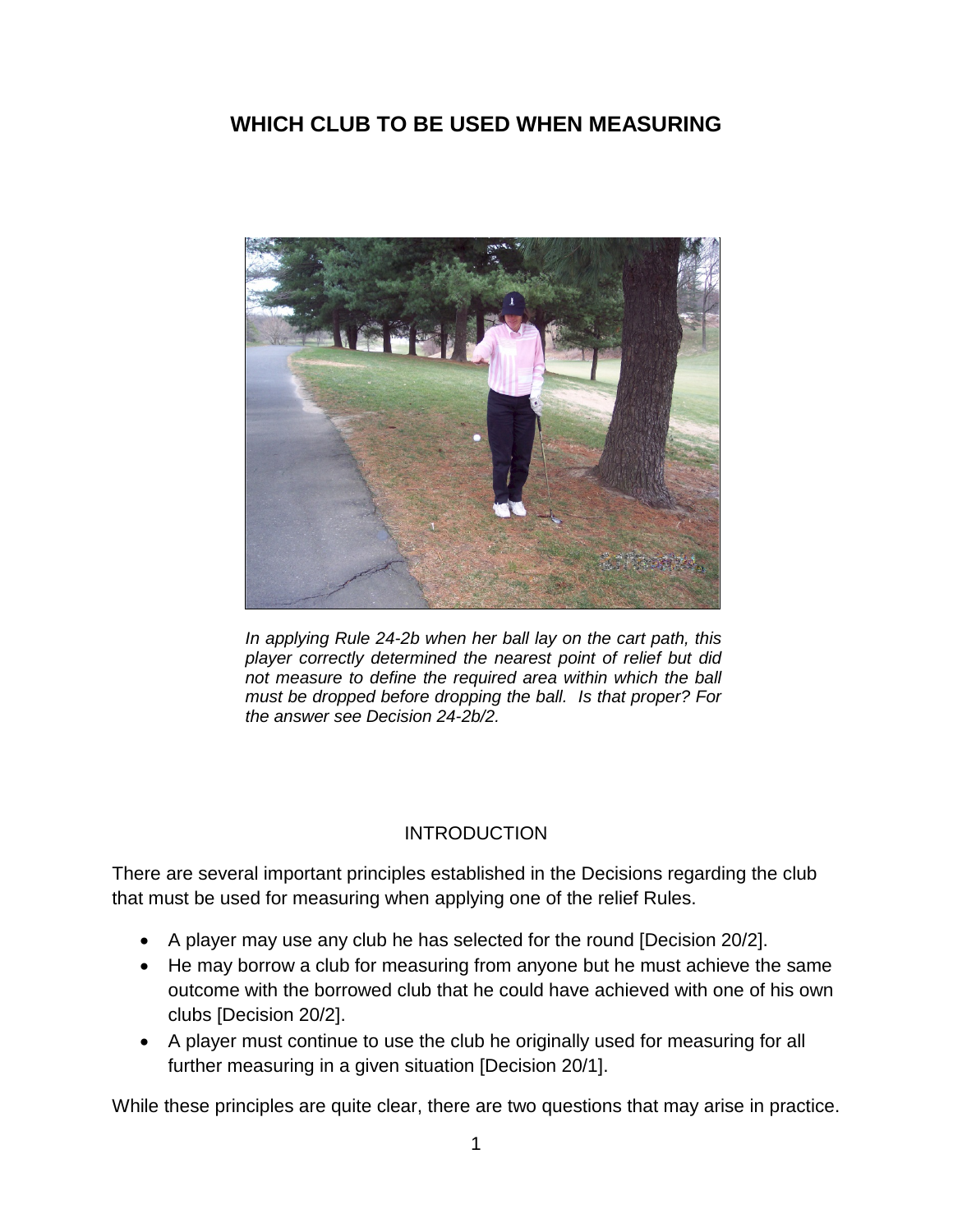## THE TWO QUESTIONS

## Prior to taking further action such as putting a ball into play, may a player change his mind regarding club selection for measuring?

The third principle above must be taken in the context of the situation described in the question in Decision 20/1. In this situation, a player selects his driver to measure the extent of the required dropping area specified in the relevant Rule [for example Rule 24- 2b or Rule 28c]. After measuring with the driver, he drops the ball within the area defined by his driver. If the ball rolls more than two club-lengths from where it struck the ground, in applying Rule 20-2c (vi), the question is whether he may now use a putter to measure the two club-length limit of that Rule. The answer is that he must continue to measure with the club he originally selected and used. However, this answer is to be taken only within the context of a player who measures with a certain club, then puts a ball into play and is subsequently faced with complying with another Rule that requires measuring.

A player who has not yet put a ball into play under a Rule in a given situation may select a different club for any number of measurings regardless of how much measuring he does or for what purpose. So if he measured with a driver, changed his mind, then measured with a putter and dropped a ball, he has proceeded correctly but must then use the putter for all subsequent measuring in that situation.

In other words, a selection of a club for measuring is confirmed by putting the ball into play before it is to be considered as the selected club. This reasoning would be analogous to that found in Decision 4-4a/1 regarding selecting a club for adding or replacement where the action of making a stroke confirms the selected club.

## Once a ball has been put into play without formal measuring, may a player use any club selected for the round for any ensuing measuring?

Regarding a player proceeding under a Rule that requires a ball to be put into play within a specified distance [one club-length or two club-lengths] from a specific spot, point A, he is not required by the Rules to actually measure the distance from point A to the point of dropping, point B, or to measure the area within which he is required to drop the ball. However, in order to satisfactorily comply with the Rule under which he is proceeding, the ball when dropped must first strike a part of course, point B, at a distance from point A that could be reached by any club that meets the criteria given in the first two bullet points above [Decision 20/2].

If the ball struck the course at a point farther away than what could be reached by the player's longest club, he must re-drop the ball under the Rule that applied to the initial drop [for example, Rule 24 or Rule 28].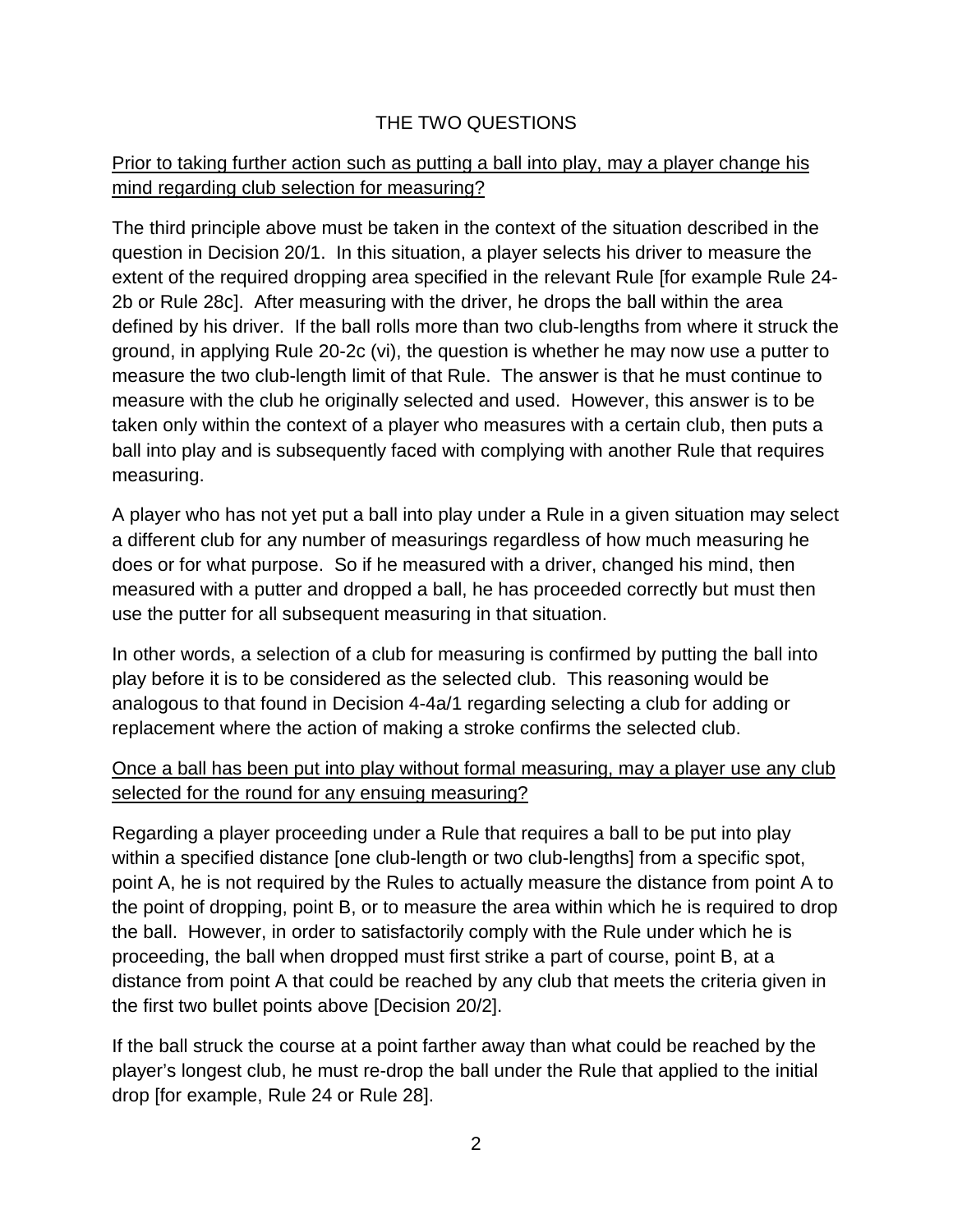If the initial drop met this condition [reached by the player's longest club] and the ball came to rest at point C, in satisfying Rule 20-2c (vi), he could select any club to measure from point B to point C provided that it was long enough to reach from point A to point B.

#### EXAMPLES

In a recent Sectional Qualifying for the 2013 US Women's Open Championship, the principles from the Decisions together with the extensions formulated in answering the two questions above came into play in two separate situations.

In the first situation, a player's tee shot was played slightly right of the fairway, struck a tree and dropped straight down. When the player arrived at the spot where it was near certain to lie, she found an embedded ball that she identified as hers. She lifted and dropped the ball according to Rule 25-2, which she properly followed. It struck the ground at point A and rolled a considerable distance down the hill toward the fairway where it came to rest at point B. It then almost immediately subsequently moved and rolled another considerable distance coming to rest in the fairway at point C. The player questioned whether she was required to re-drop her ball. Since her ball had come to rest in the fairway in a playable position, she decided that it was in her best interests to be able to play the ball from there and not be required to re-drop the ball. The distance from point B to point C is irrelevant [see Note 1 to Rule 20-2] but Rule 20-2c (vi) governs the distance from point A to point B regarding the requirement for re-dropping. A re-drop would be required if the distance from point A to point B was more than two club-lengths as measured with a club which complies with the criteria specified above. She selected a driver to measure this distance and as a result was able to play the ball from the fairway.

In the second situation, a player had interference by a cart path with her stance. She mentally determined a nearest point of relief and dropped her ball some distance away from this point. The ball rolled and came to rest just short of reaching the fairway. Since her ball had not come to rest in the fairway, she decided that it was in her best interests to be able to be able to re-drop the ball in another attempt to reach the fairway. She selected her putter to apply Rule 20-2c (vi) when her actions were questioned by a fellow-competitor and a rules official was summoned. He asked her to identify the nearest point of relief that she had used in following Rule 24-2b and place a tee marking that as point A. It was found that this point satisfied Rule 24-2b. She was then asked to place a tee at point B, the spot where the dropped ball first struck a part of the course, and measure the distance from point A to point B with the longest club in her bag. Point B was determined to be within reach of the longest club so the drop was determined to be proper according to the Rules. She was then told that she could measure the